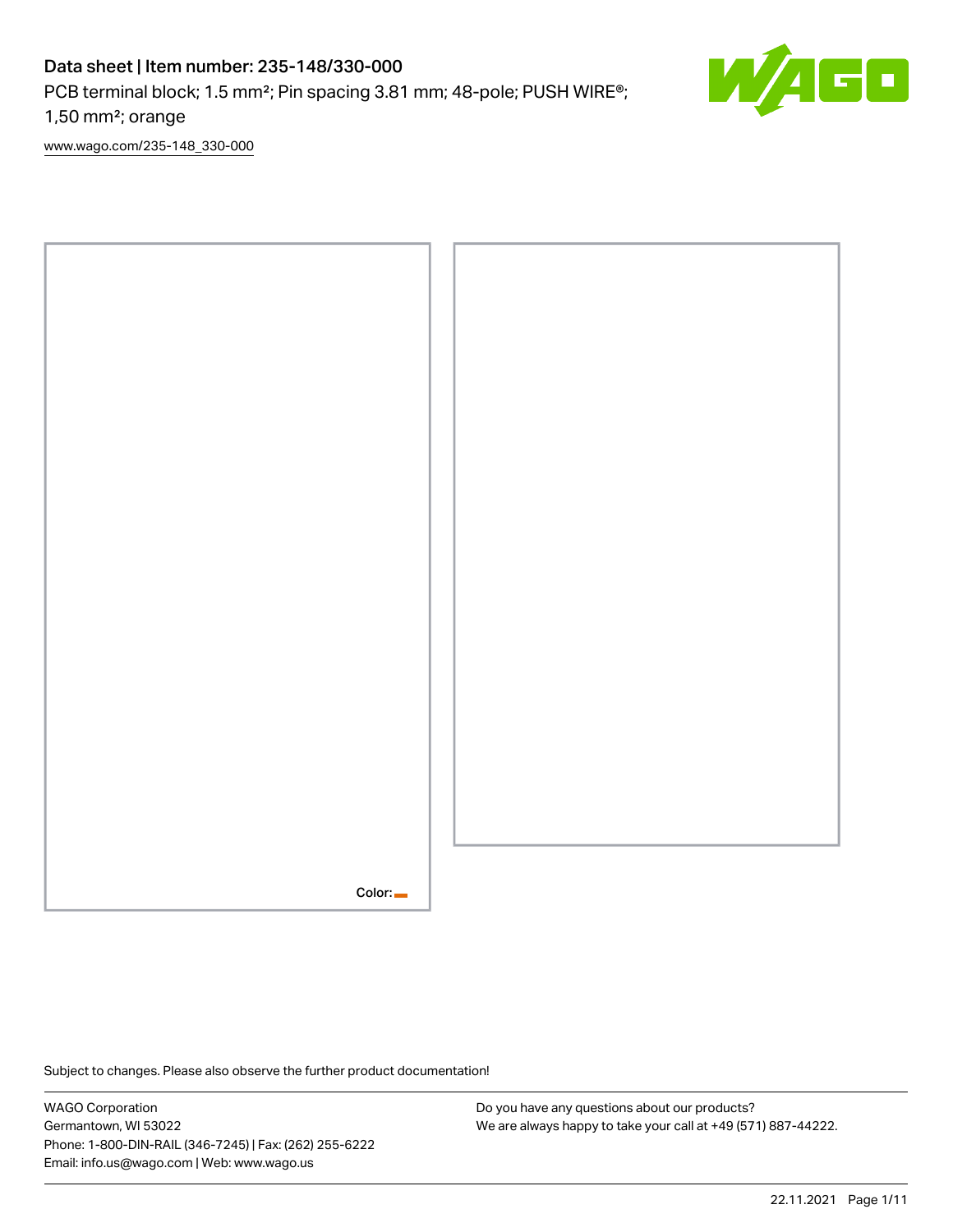

Dimensions in mm

 $L =$  (pole no. x pin spacing) + 1.5 mm

#### Item description

- $\blacksquare$  Low-profile terminal strips with screwdriver-actuated PUSH WIRE<sup>®</sup> termination
- **Push-in termination of solid conductors**
- $\blacksquare$ Double solder pins for high mechanical stability
- П Conductor removal via screwdriver (2.5 mm blade width)

Subject to changes. Please also observe the further product documentation!

WAGO Corporation Germantown, WI 53022 Phone: 1-800-DIN-RAIL (346-7245) | Fax: (262) 255-6222 Email: info.us@wago.com | Web: www.wago.us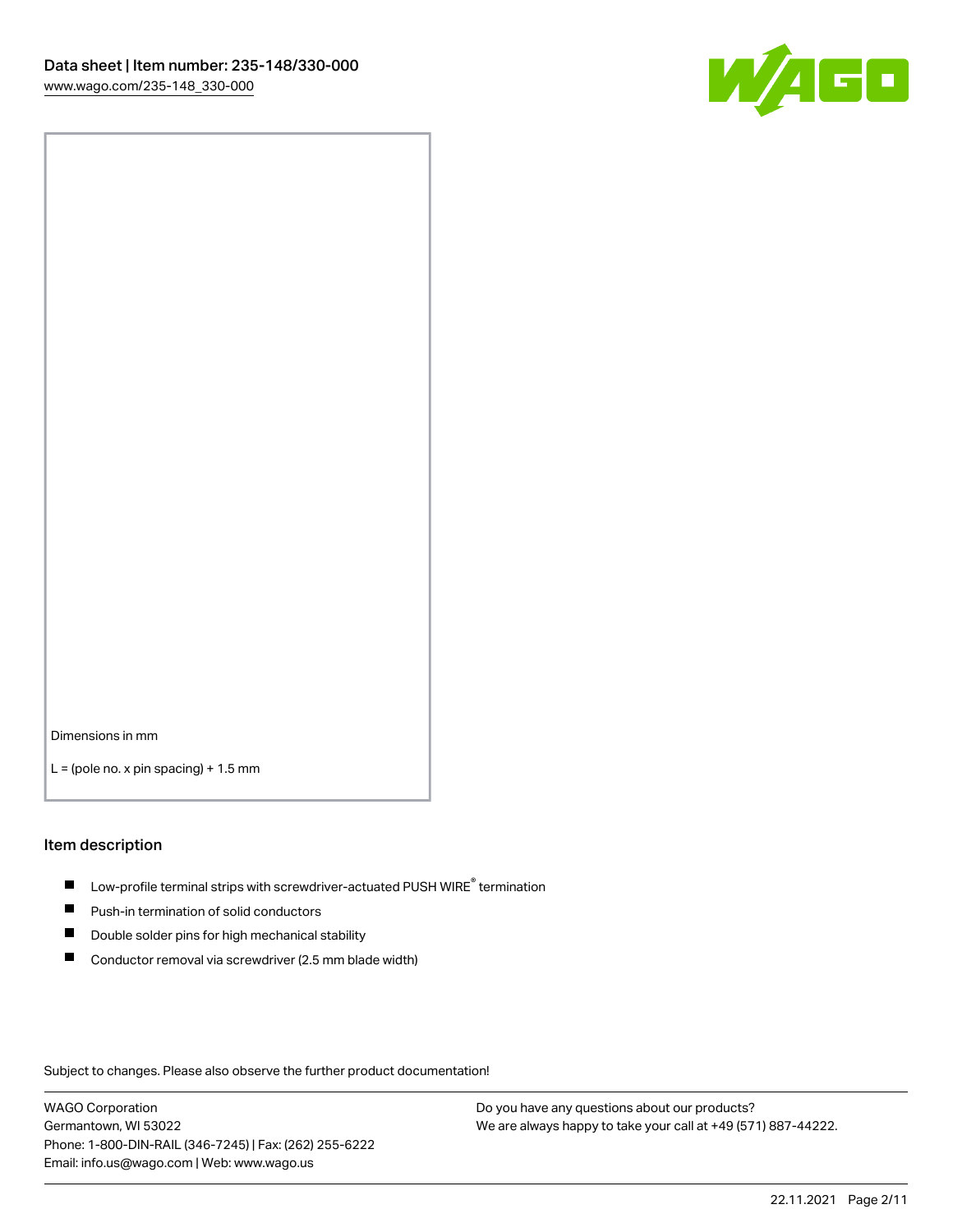

### Data Notes

| Other pole numbers                                               |
|------------------------------------------------------------------|
| Other colors                                                     |
| Mixed-color PCB connector strips                                 |
| Direct marking                                                   |
| Other versions (or variants) can be requested from WAGO Sales or |
| configured at https://configurator.wago.com/                     |
|                                                                  |

## Electrical data

### IEC Approvals

| Ratings per                 | IEC/EN 60664-1                                                       |
|-----------------------------|----------------------------------------------------------------------|
| Rated voltage (III / 3)     | 200 V                                                                |
| Rated surge voltage (III/3) | 4 <sub>k</sub> V                                                     |
| Rated voltage (III/2)       | 320 V                                                                |
| Rated surge voltage (III/2) | 4 <sub>k</sub> V                                                     |
| Nominal voltage (II/2)      | 500 V                                                                |
| Rated surge voltage (II/2)  | 4 <sub>k</sub> V                                                     |
| Rated current               | 17.5A                                                                |
| Legend (ratings)            | (III / 2) $\triangleq$ Overvoltage category III / Pollution degree 2 |

### UL Approvals

| Approvals per                  | UL 1059 |
|--------------------------------|---------|
| Rated voltage UL (Use Group B) | 300 V   |
| Rated current UL (Use Group B) | 10 A    |
| Rated voltage UL (Use Group D) | 300 V   |
| Rated current UL (Use Group D) | 10 A    |

### CSA Approvals

| Rated voltage CSA (Use Group B) | 300 V |
|---------------------------------|-------|
| Rated current CSA (Use Group B) |       |

### Connection data

| Total number of connection points |    |
|-----------------------------------|----|
| Total number of potentials        | 4c |

Subject to changes. Please also observe the further product documentation!

| <b>WAGO Corporation</b>                                | Do you have any questions about our products?                 |
|--------------------------------------------------------|---------------------------------------------------------------|
| Germantown, WI 53022                                   | We are always happy to take your call at +49 (571) 887-44222. |
| Phone: 1-800-DIN-RAIL (346-7245)   Fax: (262) 255-6222 |                                                               |
| Email: info.us@wago.com   Web: www.wago.us             |                                                               |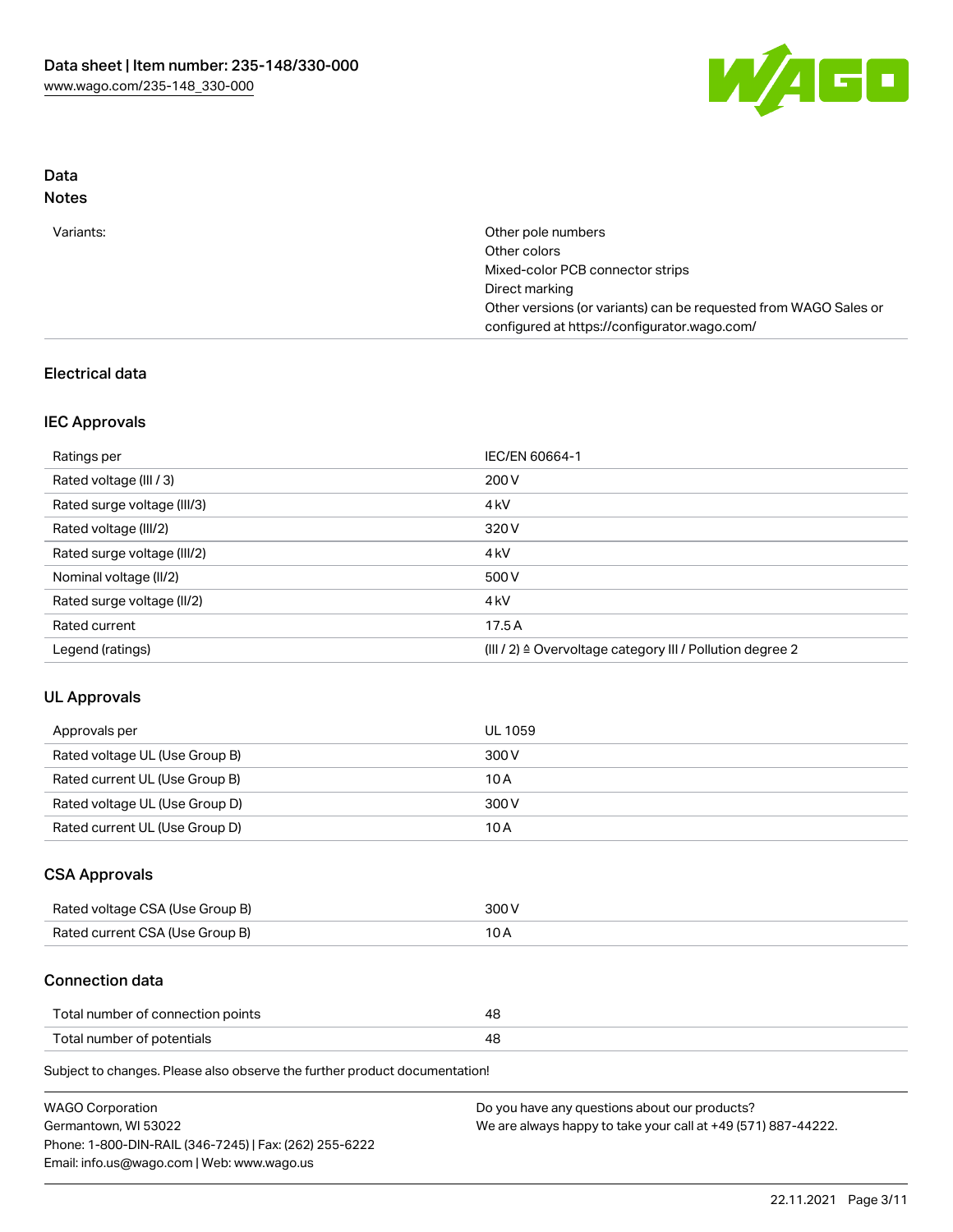W/AGO

| Number of connection types |  |
|----------------------------|--|
| Number of levels           |  |

### Connection 1

#### Connection technology PUSH WIRE®

|                                                   | <b>PUSH WIRE</b>                      |
|---------------------------------------------------|---------------------------------------|
| Actuation type                                    | Operating tool                        |
| Solid conductor                                   | $0.51.5$ mm <sup>2</sup> / 20  16 AWG |
| Fine-stranded conductor; with insulated ferrule   | $0.250.75$ mm <sup>2</sup>            |
| Fine-stranded conductor; with uninsulated ferrule | $0.250.75$ mm <sup>2</sup>            |
| Strip length                                      | $910$ mm / 0.35  0.39 inch            |
| Conductor connection direction to PCB             | 0°                                    |
| Number of poles                                   | 48                                    |

## Physical data

| Pin spacing                          | 3.81 mm / 0.15 inch    |
|--------------------------------------|------------------------|
| Width                                | 184.38 mm / 7.259 inch |
| Height                               | 12.8 mm / 0.504 inch   |
| Height from the surface              | 9.2 mm / 0.362 inch    |
| Depth                                | 12.5 mm / 0.492 inch   |
| Solder pin length                    | 3.6 <sub>mm</sub>      |
| Solder pin dimensions                | $0.8 \times 0.4$ mm    |
| Drilled hole diameter with tolerance | $1^{(+0.1)}$ mm        |

## PCB contact

| PCB Contact                         | THT                                      |
|-------------------------------------|------------------------------------------|
| Solder pin arrangement              | over the entire terminal strip (in-line) |
| Number of solder pins per potential |                                          |

## Material data

| Color                       | orange                                |
|-----------------------------|---------------------------------------|
| Material group              |                                       |
| Insulation material         | Polyamide (PA66)                      |
| Flammability class per UL94 | V0                                    |
| Clamping spring material    | Chrome nickel spring steel (CrNi)     |
| Contact material            | Electrolytic copper $(E_{\text{Cl}})$ |

Subject to changes. Please also observe the further product documentation!

| <b>WAGO Corporation</b>                                | Do you have any questions about our products?                 |
|--------------------------------------------------------|---------------------------------------------------------------|
| Germantown, WI 53022                                   | We are always happy to take your call at +49 (571) 887-44222. |
| Phone: 1-800-DIN-RAIL (346-7245)   Fax: (262) 255-6222 |                                                               |
| Email: info.us@wago.com   Web: www.wago.us             |                                                               |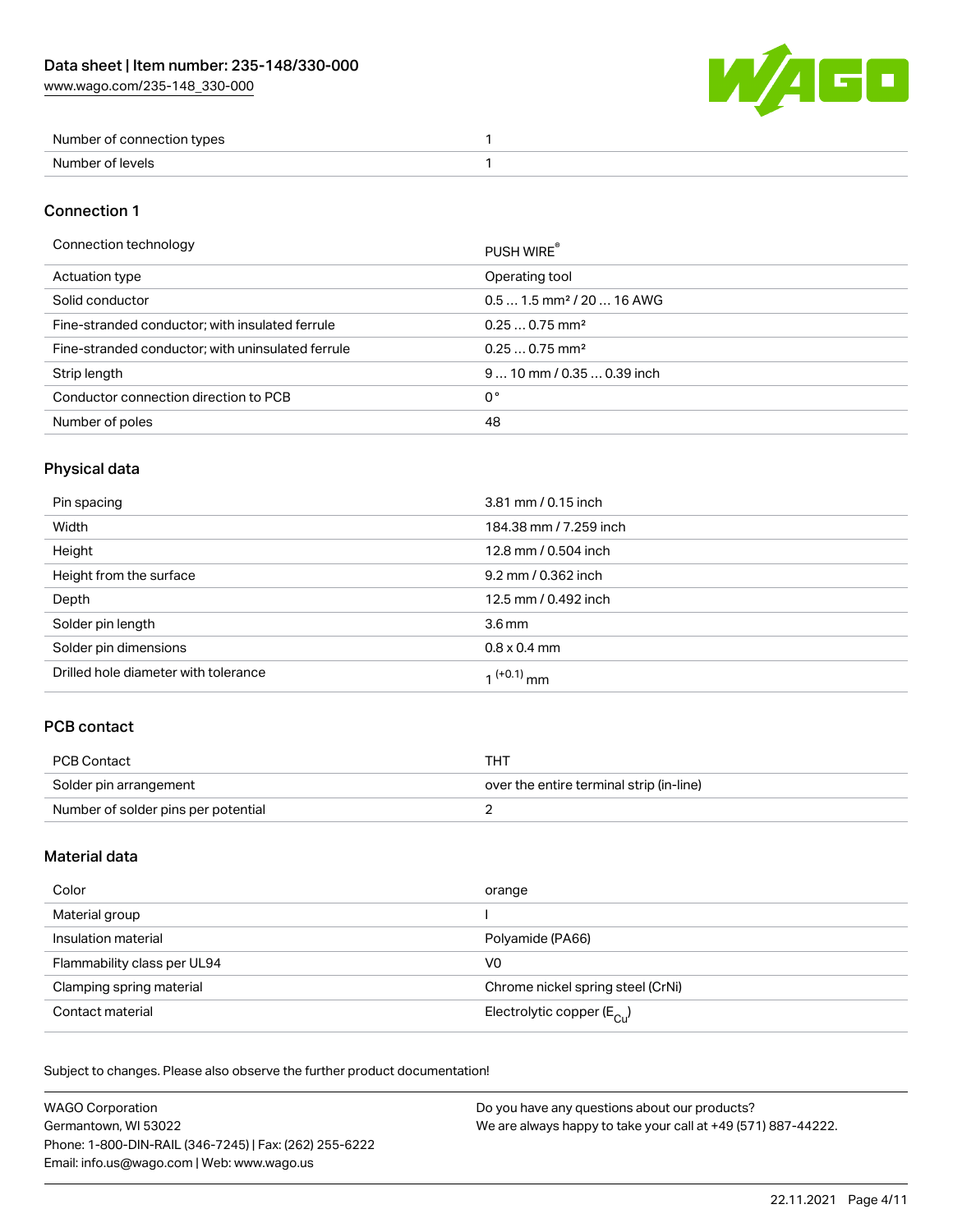[www.wago.com/235-148\\_330-000](http://www.wago.com/235-148_330-000)



| Contact plating | tin-plated |
|-----------------|------------|
| Fire load       | 0.388 MJ   |
| Weight          | 25.2g      |

#### Environmental requirements

Limit temperature range  $-60...+105$  °C

### Commercial data

| Product Group         | 4 (Printed Circuit) |
|-----------------------|---------------------|
| PU (SPU)              | 20 (5) Stück        |
| Packaging type        | box                 |
| Country of origin     | CН                  |
| <b>GTIN</b>           | 4044918829465       |
| Customs tariff number | 85369010000         |

### Approvals / Certificates

### Country specific Approvals

| Logo | Approval                                            | <b>Additional Approval Text</b> | Certificate<br>name       |
|------|-----------------------------------------------------|---------------------------------|---------------------------|
|      | <b>CCA</b><br>DEKRA Certification B.V.              | EN 60947                        | NTR NL-<br>7144           |
| KEMA | <b>CCA</b><br>DEKRA Certification B.V.              | EN 60947                        | 2149549.02                |
|      | <b>CCA</b><br>DEKRA Certification B.V.              | EN 60998                        | NTR <sub>NL</sub><br>6919 |
|      | <b>CCA</b><br>DEKRA Certification B.V.              | EN 60947-7-4                    | NTR NL-<br>7774           |
|      | <b>VDE</b><br>VDE Prüf- und Zertifizierungsinstitut | EN 60947                        | 40029328                  |

Subject to changes. Please also observe the further product documentation!

WAGO Corporation Germantown, WI 53022 Phone: 1-800-DIN-RAIL (346-7245) | Fax: (262) 255-6222 Email: info.us@wago.com | Web: www.wago.us Do you have any questions about our products? We are always happy to take your call at +49 (571) 887-44222.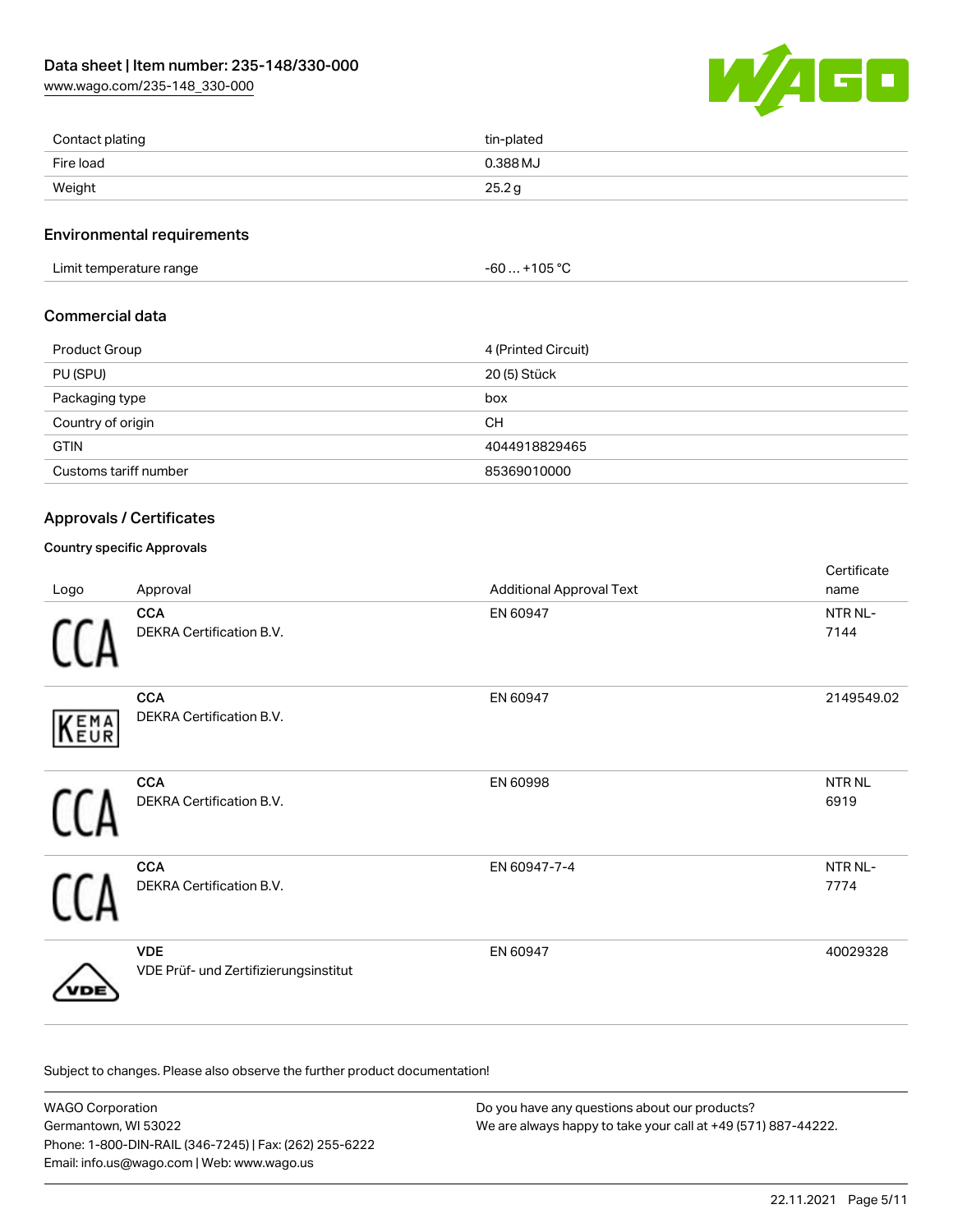

#### Ship Approvals

| Logo | Approval                                  | <b>Additional Approval Text</b> | Certificate<br>name               |
|------|-------------------------------------------|---------------------------------|-----------------------------------|
| ABS  | <b>ABS</b><br>American Bureau of Shipping |                                 | $19-$<br>HG1869876-<br><b>PDA</b> |
|      | <b>DNV GL</b>                             | $\overline{\phantom{0}}$        | TAE000016Z                        |
|      | Det Norske Veritas, Germanischer Lloyd    |                                 |                                   |
|      |                                           |                                 |                                   |

### Optional accessories

#### Ferrules **Ferrule**

| .                                                                        |                                                                                                    |                      |
|--------------------------------------------------------------------------|----------------------------------------------------------------------------------------------------|----------------------|
|                                                                          | Item no.: 216-101                                                                                  | www.wago.com/216-101 |
|                                                                          | Ferrule; Sleeve for 0.5 mm <sup>2</sup> / AWG 22; uninsulated; electro-tin plated; silver-colored  |                      |
|                                                                          | Item no.: 216-104                                                                                  | www.wago.com/216-104 |
|                                                                          | Ferrule; Sleeve for 1.5 mm <sup>2</sup> / AWG 16; uninsulated; electro-tin plated; silver-colored  |                      |
|                                                                          | Item no.: 216-106                                                                                  | www.wago.com/216-106 |
|                                                                          | Ferrule; Sleeve for 2.5 mm <sup>2</sup> / AWG 14; uninsulated; electro-tin plated; silver-colored  |                      |
|                                                                          | Item no.: 216-107                                                                                  |                      |
|                                                                          | Ferrule; Sleeve for 4 mm <sup>2</sup> / AWG 12; uninsulated; electro-tin plated                    | www.wago.com/216-107 |
| Î                                                                        | Item no.: 216-108                                                                                  |                      |
|                                                                          | Ferrule; Sleeve for 6 mm <sup>2</sup> / AWG 10; uninsulated; electro-tin plated; silver-colored    | www.wago.com/216-108 |
| I                                                                        | Item no.: 216-109                                                                                  |                      |
|                                                                          | Ferrule; Sleeve for 10 mm <sup>2</sup> / AWG 8; uninsulated; electro-tin plated                    | www.wago.com/216-109 |
|                                                                          | Item no.: 216-102                                                                                  |                      |
|                                                                          | Ferrule; Sleeve for 0.75 mm <sup>2</sup> / AWG 20; uninsulated; electro-tin plated; silver-colored | www.wago.com/216-102 |
|                                                                          | Item no.: 216-103                                                                                  |                      |
|                                                                          | Ferrule; Sleeve for 1 mm <sup>2</sup> / AWG 18; uninsulated; electro-tin plated                    | www.wago.com/216-103 |
| n                                                                        | Item no.: 216-110                                                                                  |                      |
|                                                                          | Ferrule; Sleeve for 16 mm <sup>2</sup> / AWG 6; uninsulated; electro-tin plated; metallic brown    | www.wago.com/216-110 |
|                                                                          | Item no.: 216-123                                                                                  |                      |
|                                                                          | Ferrule; Sleeve for 1 mm <sup>2</sup> / AWG 18; uninsulated; electro-tin plated; silver-colored    | www.wago.com/216-123 |
|                                                                          | Item no.: 216-122                                                                                  |                      |
|                                                                          | Ferrule; Sleeve for 0.75 mm <sup>2</sup> / AWG 20; uninsulated; electro-tin plated; silver-colored | www.wago.com/216-122 |
|                                                                          | Item no.: 216-124                                                                                  |                      |
|                                                                          | Ferrule; Sleeve for 1.5 mm <sup>2</sup> / AWG 16; uninsulated; electro-tin plated                  | www.wago.com/216-124 |
|                                                                          | Subject to changes. Please also observe the further product documentation!                         |                      |
| <b>WAGO Corporation</b><br>Do you have any questions about our products? |                                                                                                    |                      |
|                                                                          | Cormantown MI 52022<br><u>Mo are always banny to take your sall at +40 (571) 007-44222</u>         |                      |

Germantown, WI 53022 Phone: 1-800-DIN-RAIL (346-7245) | Fax: (262) 255-6222 Email: info.us@wago.com | Web: www.wago.us

We are always happy to take your call at +49 (571) 887-44222.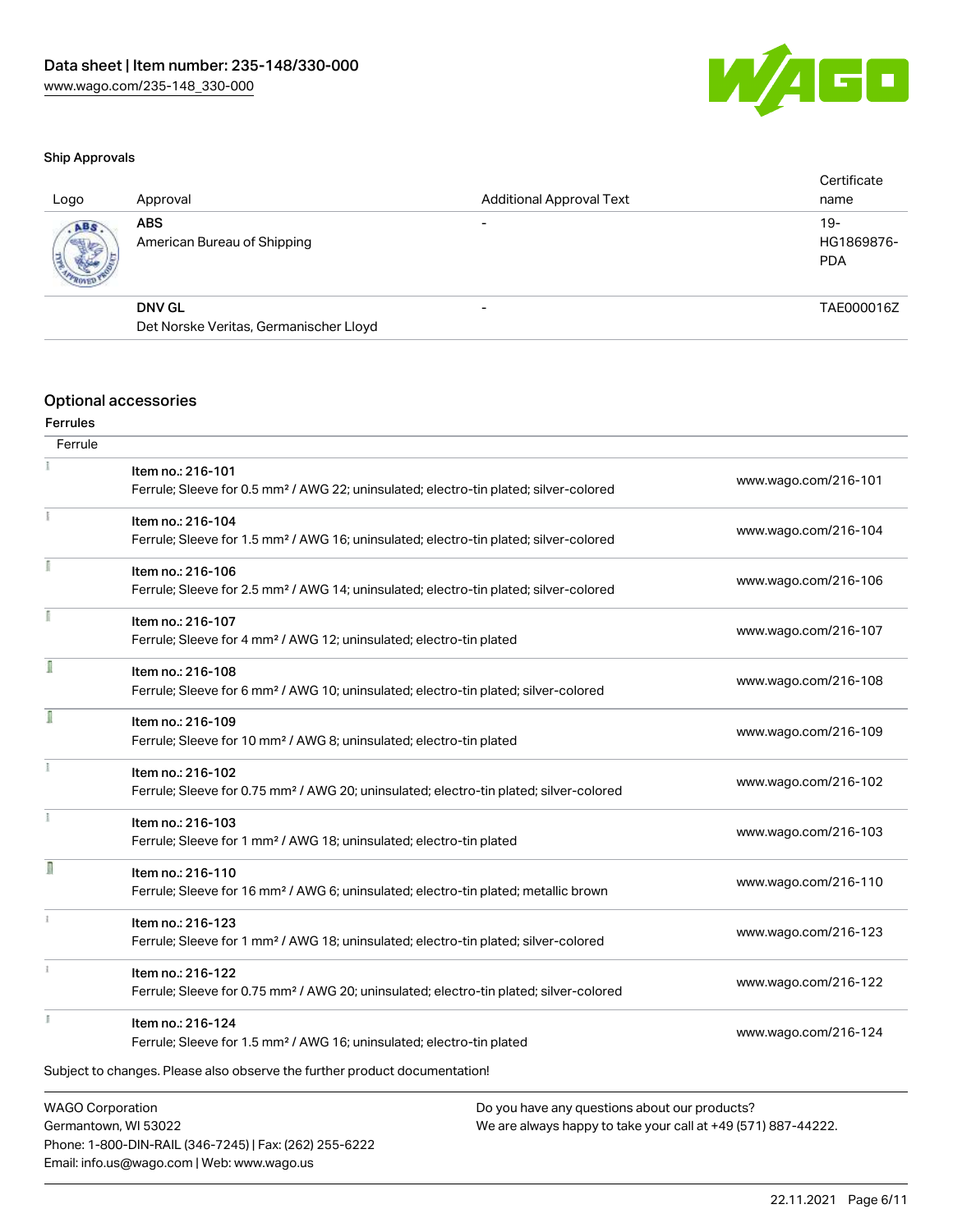[www.wago.com/235-148\\_330-000](http://www.wago.com/235-148_330-000)



|   | Item no.: 216-142<br>Ferrule; Sleeve for 0.75 mm <sup>2</sup> / 18 AWG; uninsulated; electro-tin plated; electrolytic copper; gastight                                                                     | www.wago.com/216-142 |
|---|------------------------------------------------------------------------------------------------------------------------------------------------------------------------------------------------------------|----------------------|
|   | crimped; acc. to DIN 46228, Part 1/08.92<br>Item no.: 216-132                                                                                                                                              | www.wago.com/216-132 |
|   | Ferrule; Sleeve for 0.34 mm <sup>2</sup> / AWG 24; uninsulated; electro-tin plated                                                                                                                         |                      |
|   | Item no.: 216-121<br>Ferrule; Sleeve for 0.5 mm <sup>2</sup> / AWG 22; uninsulated; electro-tin plated; silver-colored                                                                                     | www.wago.com/216-121 |
|   | Item no.: 216-143<br>Ferrule; Sleeve for 1 mm <sup>2</sup> / AWG 18; uninsulated; electro-tin plated; electrolytic copper; gastight<br>crimped; acc. to DIN 46228, Part 1/08.92                            | www.wago.com/216-143 |
|   | Item no.: 216-131<br>Ferrule; Sleeve for 0.25 mm <sup>2</sup> / AWG 24; uninsulated; electro-tin plated; silver-colored                                                                                    | www.wago.com/216-131 |
|   | Item no.: 216-141<br>Ferrule; Sleeve for 0.5 mm <sup>2</sup> / 20 AWG; uninsulated; electro-tin plated; electrolytic copper; gastight<br>crimped; acc. to DIN 46228, Part 1/08.92                          | www.wago.com/216-141 |
|   | Item no.: 216-152<br>Ferrule; Sleeve for 0.34 mm <sup>2</sup> / AWG 24; uninsulated; electro-tin plated                                                                                                    | www.wago.com/216-152 |
|   | Item no.: 216-203<br>Ferrule; Sleeve for 1 mm <sup>2</sup> / AWG 18; insulated; electro-tin plated; red                                                                                                    | www.wago.com/216-203 |
| A | Item no.: 216-206<br>Ferrule; Sleeve for 2.5 mm <sup>2</sup> / AWG 14; insulated; electro-tin plated; blue                                                                                                 | www.wago.com/216-206 |
|   | Item no.: 216-207<br>Ferrule; Sleeve for 4 mm <sup>2</sup> / AWG 12; insulated; electro-tin plated; gray                                                                                                   | www.wago.com/216-207 |
|   | Item no.: 216-202<br>Ferrule; Sleeve for 0.75 mm <sup>2</sup> / 18 AWG; insulated; electro-tin plated; gray                                                                                                | www.wago.com/216-202 |
|   | Item no.: 216-151<br>Ferrule; Sleeve for 0.25 mm <sup>2</sup> / AWG 24; uninsulated; electro-tin plated                                                                                                    | www.wago.com/216-151 |
| 1 | Item no.: 216-204<br>Ferrule; Sleeve for 1.5 mm <sup>2</sup> / AWG 16; insulated; electro-tin plated; black                                                                                                | www.wago.com/216-204 |
|   | Item no.: 216-209<br>Ferrule; Sleeve for 10 mm <sup>2</sup> / AWG 8; insulated; electro-tin plated; red                                                                                                    | www.wago.com/216-209 |
|   | Item no.: 216-205<br>Ferrule; Sleeve for 2.08 mm <sup>2</sup> / AWG 14; insulated; electro-tin plated; yellow                                                                                              | www.wago.com/216-205 |
|   | Item no.: 216-144<br>Ferrule; Sleeve for 1.5 mm <sup>2</sup> / AWG 16; uninsulated; electro-tin plated; electrolytic copper; gastight<br>crimped; acc. to DIN 46228, Part 1/08.92; silver-colored          | www.wago.com/216-144 |
|   | Item no.: 216-208<br>Ferrule; Sleeve for 6 mm <sup>2</sup> / AWG 10; insulated; electro-tin plated; electrolytic copper; gastight crimped; www.wago.com/216-208<br>acc. to DIN 46228, Part 4/09.90; yellow |                      |

Subject to changes. Please also observe the further product documentation!

WAGO Corporation Germantown, WI 53022 Phone: 1-800-DIN-RAIL (346-7245) | Fax: (262) 255-6222 Email: info.us@wago.com | Web: www.wago.us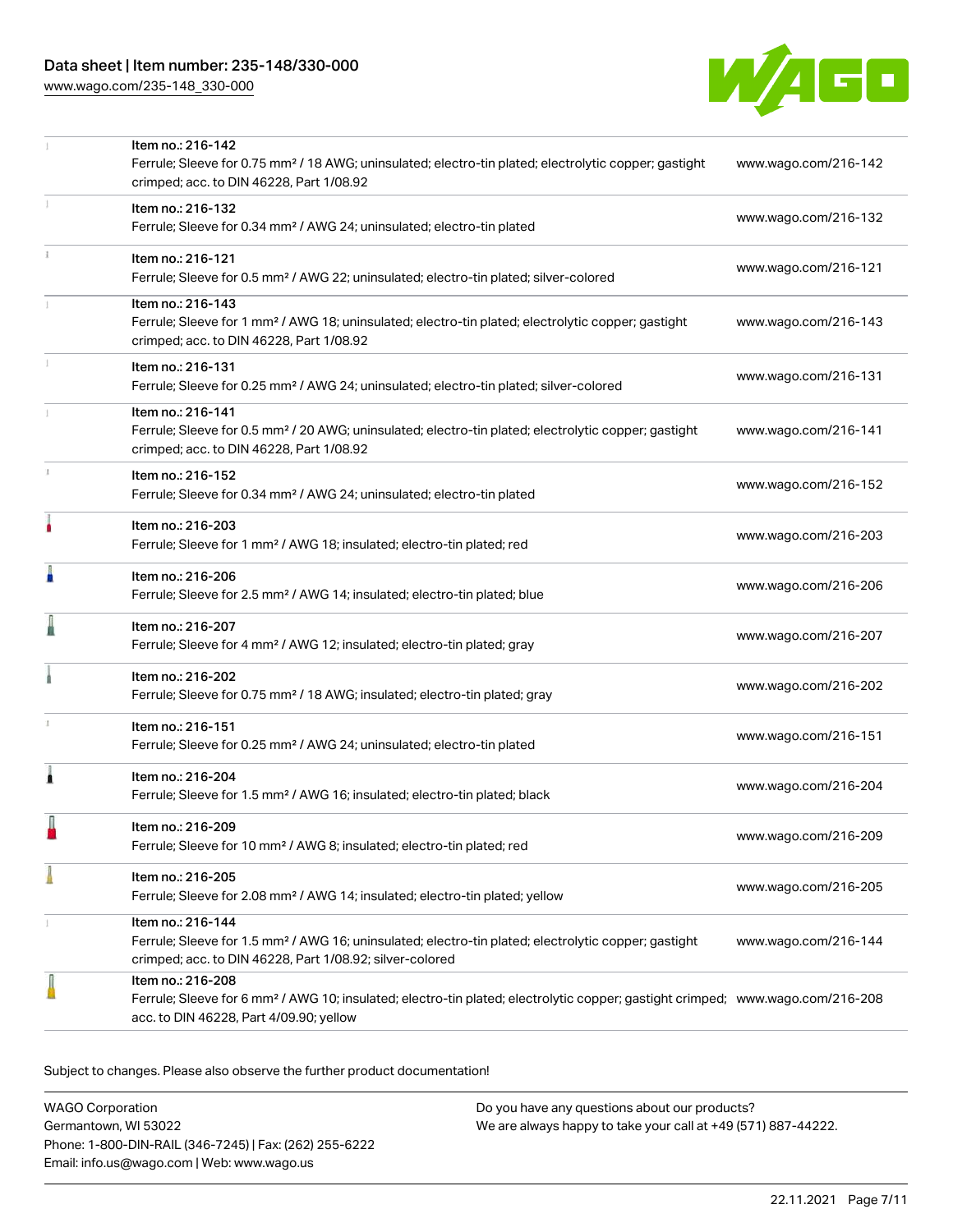## Data sheet | Item number: 235-148/330-000

[www.wago.com/235-148\\_330-000](http://www.wago.com/235-148_330-000)



|   | Item no.: 216-201<br>Ferrule; Sleeve for 0.5 mm <sup>2</sup> / 20 AWG; insulated; electro-tin plated; white                                                                                              | www.wago.com/216-201 |
|---|----------------------------------------------------------------------------------------------------------------------------------------------------------------------------------------------------------|----------------------|
|   | Item no.: 216-223<br>Ferrule; Sleeve for 1 mm <sup>2</sup> / AWG 18; insulated; electro-tin plated; red                                                                                                  | www.wago.com/216-223 |
|   | Item no.: 216-210<br>Ferrule; Sleeve for 16 mm <sup>2</sup> / AWG 6; insulated; electro-tin plated; electrolytic copper; gastight crimped; www.wago.com/216-210<br>acc. to DIN 46228, Part 4/09.90; blue |                      |
|   | Item no.: 216-241<br>Ferrule; Sleeve for 0.5 mm <sup>2</sup> / 20 AWG; insulated; electro-tin plated; electrolytic copper; gastight<br>crimped; acc. to DIN 46228, Part 4/09.90; white                   | www.wago.com/216-241 |
|   | Item no.: 216-242<br>Ferrule; Sleeve for 0.75 mm <sup>2</sup> / 18 AWG; insulated; electro-tin plated; electrolytic copper; gastight<br>crimped; acc. to DIN 46228, Part 4/09.90; gray                   | www.wago.com/216-242 |
|   | Item no.: 216-222<br>Ferrule; Sleeve for 0.75 mm <sup>2</sup> / 18 AWG; insulated; electro-tin plated; gray                                                                                              | www.wago.com/216-222 |
|   | Item no.: 216-221<br>Ferrule; Sleeve for 0.5 mm <sup>2</sup> / 20 AWG; insulated; electro-tin plated; white                                                                                              | www.wago.com/216-221 |
| Â | Item no.: 216-224<br>Ferrule; Sleeve for 1.5 mm <sup>2</sup> / AWG 16; insulated; electro-tin plated; black                                                                                              | www.wago.com/216-224 |
|   | Item no.: 216-243<br>Ferrule; Sleeve for 1 mm <sup>2</sup> / AWG 18; insulated; electro-tin plated; electrolytic copper; gastight crimped; www.wago.com/216-243<br>acc. to DIN 46228, Part 4/09.90; red  |                      |
| 1 | Item no.: 216-244<br>Ferrule; Sleeve for 1.5 mm <sup>2</sup> / AWG 16; insulated; electro-tin plated; electrolytic copper; gastight<br>crimped; acc. to DIN 46228, Part 4/09.90; black                   | www.wago.com/216-244 |
|   | Item no.: 216-263<br>Ferrule; Sleeve for 1 mm <sup>2</sup> / AWG 18; insulated; electro-tin plated; electrolytic copper; gastight crimped; www.wago.com/216-263<br>acc. to DIN 46228, Part 4/09.90; red  |                      |
| Å | Item no.: 216-246<br>Ferrule; Sleeve for 2.5 mm <sup>2</sup> / AWG 14; insulated; electro-tin plated; electrolytic copper; gastight<br>crimped; acc. to DIN 46228, Part 4/09.90; blue                    | www.wago.com/216-246 |
| A | Item no.: 216-266<br>Ferrule; Sleeve for 2.5 mm <sup>2</sup> / AWG 14; insulated; electro-tin plated; electrolytic copper; gastight<br>crimped; acc. to DIN 46228, Part 4/09.90; blue                    | www.wago.com/216-266 |
| 1 | Item no.: 216-264<br>Ferrule; Sleeve for 1.5 mm <sup>2</sup> / AWG 16; insulated; electro-tin plated; electrolytic copper; gastight<br>crimped; acc. to DIN 46228, Part 4/09.90; black                   | www.wago.com/216-264 |
| 1 | Item no.: 216-284<br>Ferrule; Sleeve for 1.5 mm <sup>2</sup> / AWG 16; insulated; electro-tin plated; electrolytic copper; gastight<br>crimped; acc. to DIN 46228, Part 4/09.90; black                   | www.wago.com/216-284 |
| A | Item no.: 216-286<br>Ferrule; Sleeve for 2.5 mm <sup>2</sup> / AWG 14; insulated; electro-tin plated; electrolytic copper; gastight<br>crimped; acc. to DIN 46228, Part 4/09.90; blue                    | www.wago.com/216-286 |
|   | Item no.: 216-287<br>Ferrule; Sleeve for 4 mm <sup>2</sup> / AWG 12; insulated; electro-tin plated; electrolytic copper; gastight crimped; www.wago.com/216-287                                          |                      |
|   | Subject to changes. Please also observe the further product documentation!                                                                                                                               |                      |

WAGO Corporation Germantown, WI 53022 Phone: 1-800-DIN-RAIL (346-7245) | Fax: (262) 255-6222 Email: info.us@wago.com | Web: www.wago.us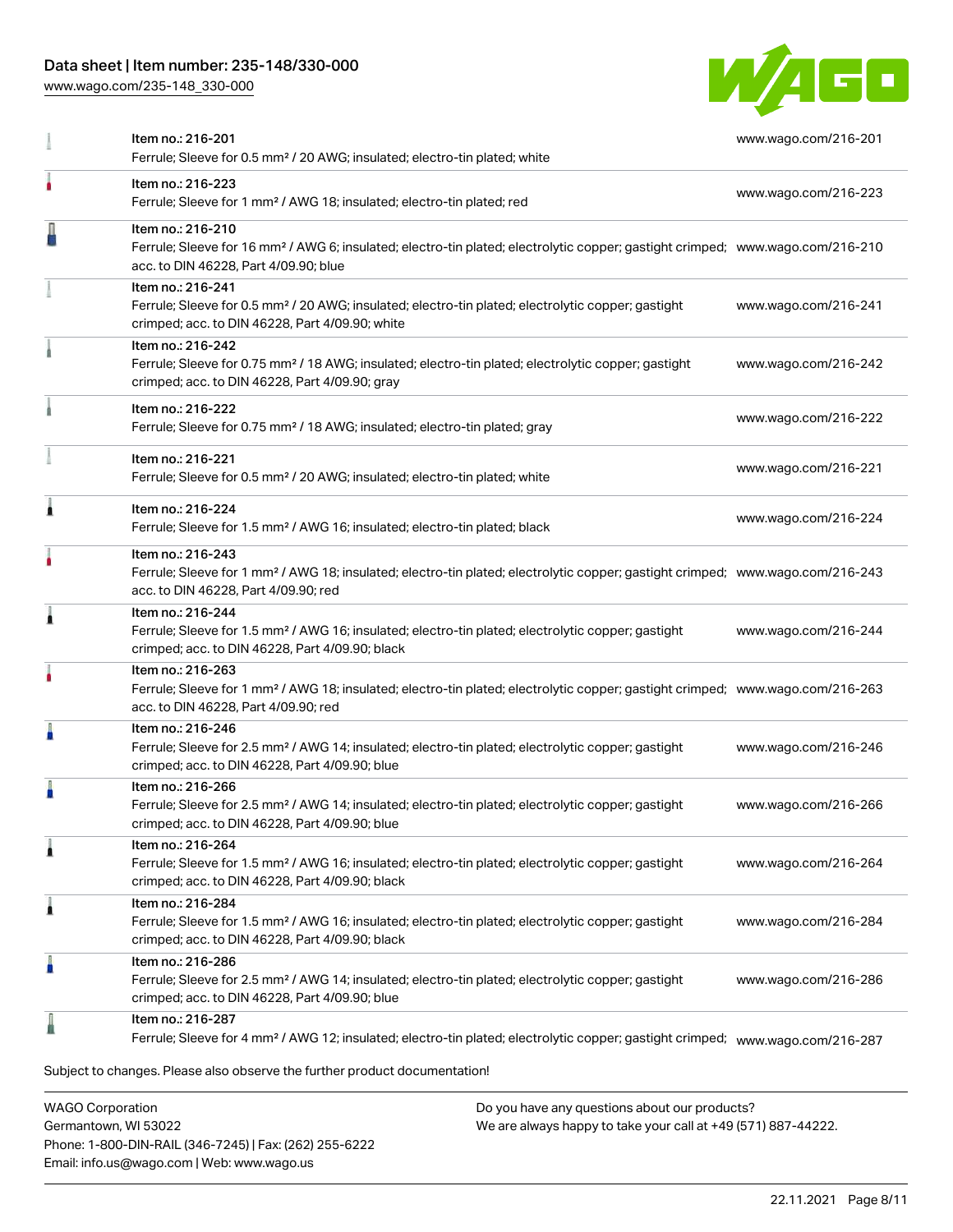[www.wago.com/235-148\\_330-000](http://www.wago.com/235-148_330-000)



acc. to DIN 46228, Part 4/09.90; gray

|   | Item no.: 216-262                                                                                                                          |                      |  |
|---|--------------------------------------------------------------------------------------------------------------------------------------------|----------------------|--|
|   | Ferrule; Sleeve for 0.75 mm <sup>2</sup> / 18 AWG; insulated; electro-tin plated; electrolytic copper; gastight                            | www.wago.com/216-262 |  |
|   | crimped; acc. to DIN 46228, Part 4/09.90; gray                                                                                             |                      |  |
|   | Item no.: 216-288                                                                                                                          |                      |  |
|   | Ferrule; Sleeve for 6 mm <sup>2</sup> / AWG 10; insulated; electro-tin plated; electrolytic copper; gastight crimped; www.wago.com/216-288 |                      |  |
|   | acc. to DIN 46228, Part 4/09.90; yellow                                                                                                    |                      |  |
| l | Item no.: 216-289                                                                                                                          |                      |  |
|   | Ferrule; Sleeve for 10 mm <sup>2</sup> / AWG 8; insulated; electro-tin plated; electrolytic copper; gastight crimped; www.wago.com/216-289 |                      |  |
|   | acc. to DIN 46228, Part 4/09.90; red                                                                                                       |                      |  |
|   | Item no.: 216-301                                                                                                                          |                      |  |
|   | Ferrule; Sleeve for 0.25 mm <sup>2</sup> / AWG 24; insulated; electro-tin plated; yellow                                                   | www.wago.com/216-301 |  |
|   | Item no.: 216-321                                                                                                                          |                      |  |
|   | Ferrule; Sleeve for 0.25 mm <sup>2</sup> / AWG 24; insulated; electro-tin plated; yellow                                                   | www.wago.com/216-321 |  |
|   | Item no.: 216-322                                                                                                                          |                      |  |
|   | Ferrule; Sleeve for 0.34 mm <sup>2</sup> / 22 AWG; insulated; electro-tin plated; green                                                    | www.wago.com/216-322 |  |
|   | Item no.: 216-267                                                                                                                          |                      |  |
|   | Ferrule; Sleeve for 4 mm <sup>2</sup> / AWG 12; insulated; electro-tin plated; electrolytic copper; gastight crimped; www.wago.com/216-267 |                      |  |
|   | acc. to DIN 46228, Part 4/09.90; gray                                                                                                      |                      |  |
|   | Item no.: 216-302                                                                                                                          |                      |  |
|   | Ferrule; Sleeve for 0.34 mm <sup>2</sup> / 22 AWG; insulated; electro-tin plated; light turquoise                                          | www.wago.com/216-302 |  |

## Downloads

Documentation

#### Additional Information

| Technical explanations | 2019 Apr 3 | pdf    | Download |
|------------------------|------------|--------|----------|
|                        |            | 2.0 MB |          |

#### Installation Notes

Subject to changes. Please also observe the further product documentation!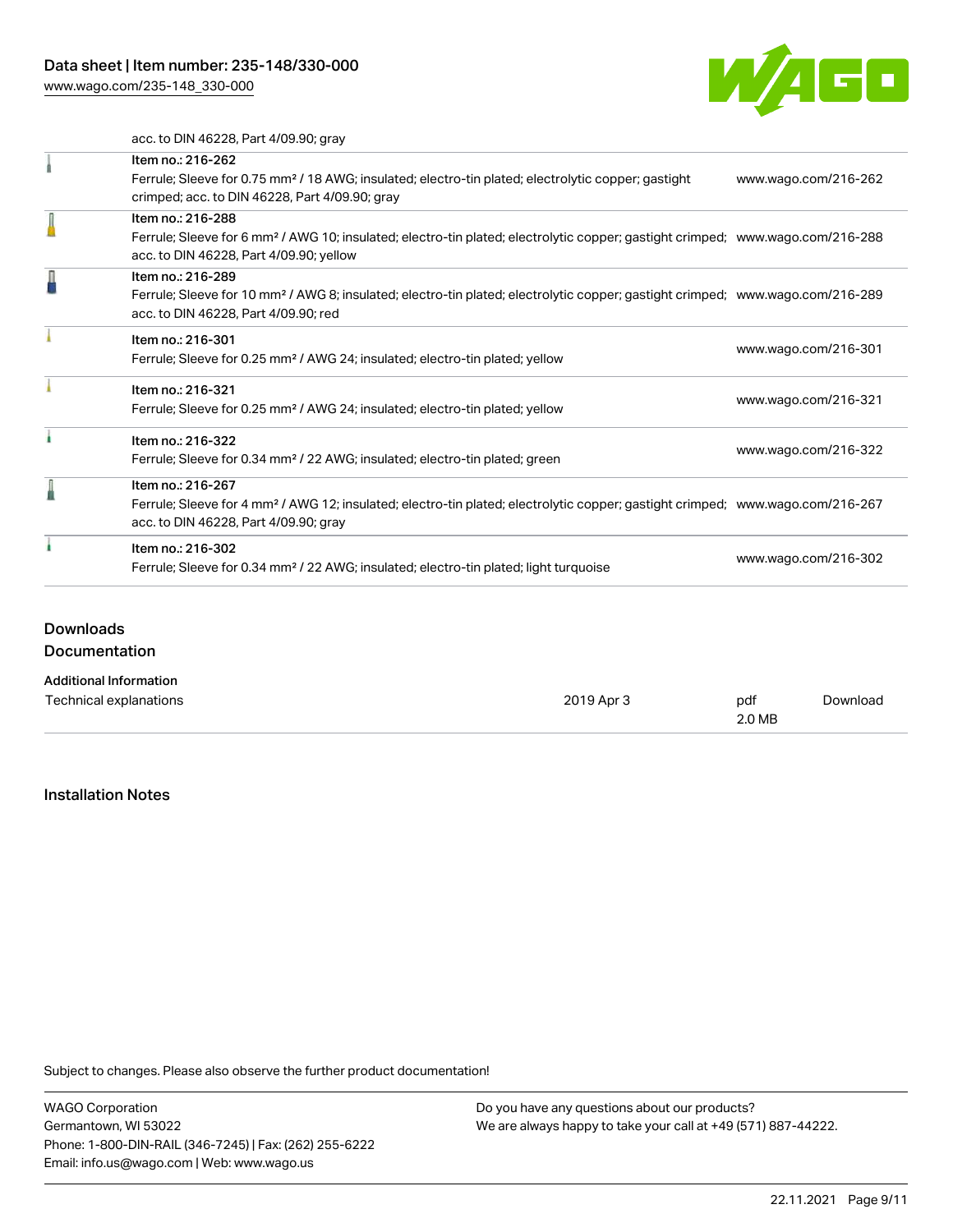



Inserting a solid conductor via push-in termination.

#### Conductor removal



Removing a conductor via screwdriver (2.5 mm blade width).

#### Conductor termination



Inserting a solid conductor via push-in termination.

#### Conductor removal

Subject to changes. Please also observe the further product documentation!

WAGO Corporation Germantown, WI 53022 Phone: 1-800-DIN-RAIL (346-7245) | Fax: (262) 255-6222 Email: info.us@wago.com | Web: www.wago.us